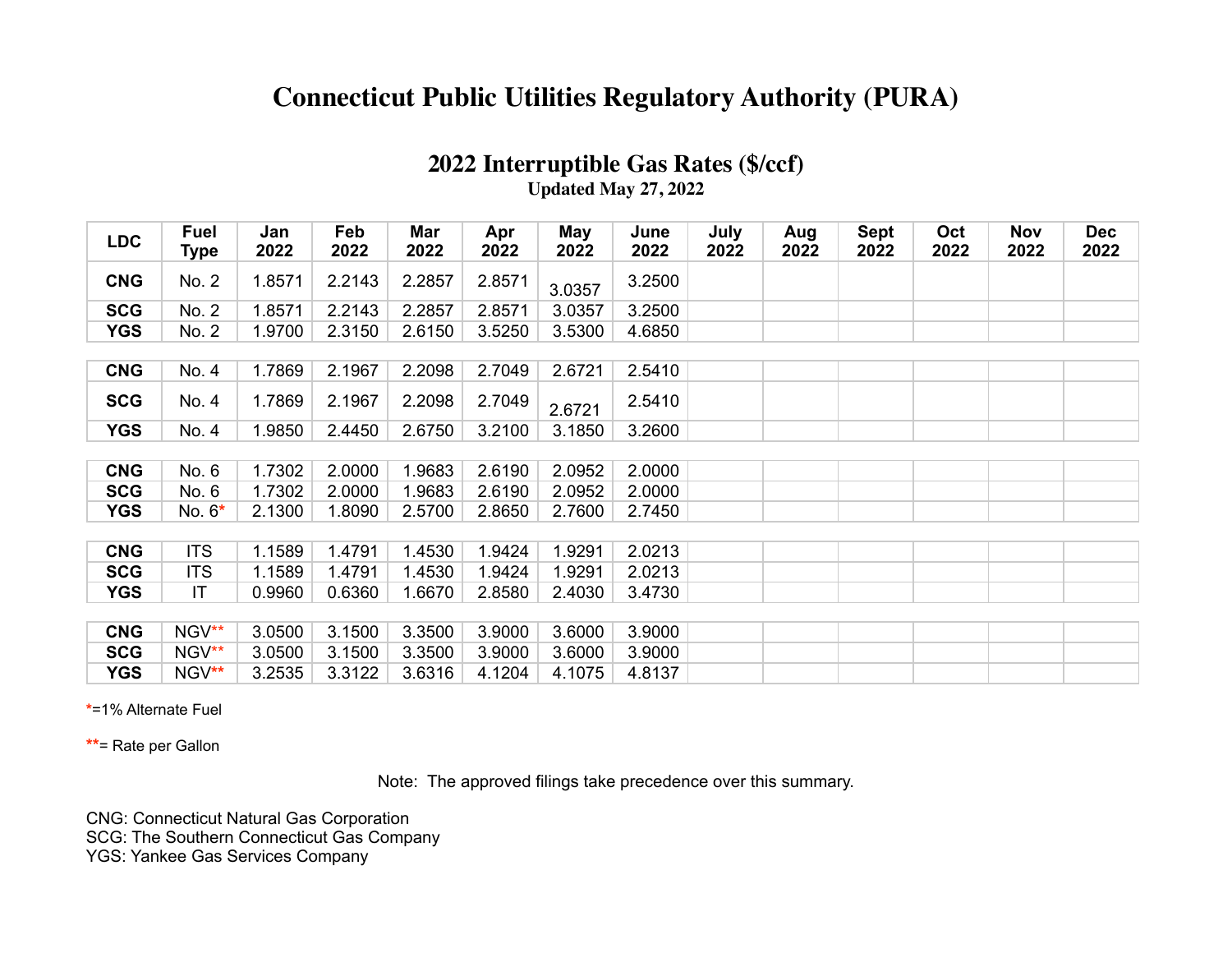## **Connecticut Public Utilities Regulatory Authority (PURA)**

## **2021 Interruptible Gas Rates (\$/ccf)**

**Updated November 29, 2021**

| <b>LDC</b> | <b>Fuel</b><br>Type | Jan<br>2021 | Feb<br>2021 | Mar<br>2021 | Apr<br>2021 | May<br>2021 | June<br>2021 | July<br>2021 | Aug<br>2021 | <b>Sept</b><br>2021 | Oct<br>2021 | <b>Nov</b><br>2021 | <b>Dec</b><br>2021 |
|------------|---------------------|-------------|-------------|-------------|-------------|-------------|--------------|--------------|-------------|---------------------|-------------|--------------------|--------------------|
| <b>CNG</b> | No. 2               | 1.5357      | 1.6071      | 1.6107      | 1.6429      | 1.6786      | 1.7000       | 1.7714       | 1.7143      | 1.6786              | 1.8571      | 2.1786             | 2.0357             |
| <b>SCG</b> | No. 2               | 1.5357      | 1.6071      | 1.6107      | 1.6429      | 1.6786      | 1.7000       | 1.7714       | 1.7143      | 1.6786              | 1.8571      | 2.1786             | 2.0357             |
| <b>YGS</b> | No. 2               | 1.2450      | 1.3500      | 1.5550      | 1.6450      | 1.5850      | 1.6850       | 1.7500       | 1.8850      | 1.8150              | 1.8800      | 2.2050             | 2.1250             |
|            |                     |             |             |             |             |             |              |              |             |                     |             |                    |                    |
| <b>CNG</b> | No. 4               | 1.4426      | 1.4918      | 1.5574      | 1.5623      | 1.5820      | 1.6148       | 1.7295       | 1.7131      | 1.7377              | 1.8525      | 2.0492             | 1.9180             |
| <b>SCG</b> | No. 4               | 1.4426      | 1.4918      | 1.5574      | 1.5623      | 1.5820      | 1.6148       | 1.7295       | 1.7131      | 1.7377              | 1.8525      | 2.0492             | 1.9180             |
| <b>YGS</b> | No. 4               | 1.6500      | 1.7450      | 1.9150      | 2.0200      | 1.9450      | 2.0250       | 2.0700       | 2.1800      | 2.1100              | 2.1650      | 2.4050             | 2.3200             |
|            |                     |             |             |             |             |             |              |              |             |                     |             |                    |                    |
| <b>CNG</b> | No. 6               | 1.3254      | 1.3730      | 1.4762      | 1.4762      | .5206       | 1.4365       | 1.5556       | 1.5714      | 1.6032              | 1.6825      | 1.8095             | 1.6984             |
| <b>SCG</b> | No. 6               | 1.3254      | 1.3730      | 1.4762      | 1.4762      | .5206       | 1.4365       | 1.5556       | 1.5714      | 1.6032              | 1.6825      | 1.8095             | 1.6984             |
| <b>YGS</b> | No. $6*$            | 1.7300      | 1.8150      | 1.9700      | 2.0500      | 1.9700      | 2.0150       | 2.0400       | 2.1700      | 2.1000              | 2.1650      | 2.3250             | 2.2500             |
|            |                     |             |             |             |             |             |              |              |             |                     |             |                    |                    |
| <b>CNG</b> | <b>ITS</b>          | 0.9442      | 1.0336      | 0.9733      | 1.0698      | 1.0848      | 1.0847       | 1.1273       | 0.9959      | 0.9629              | 1.0054      | 1.3199             | 1.2060             |
| <b>SCG</b> | <b>ITS</b>          | 0.9442      | 1.0336      | 0.9733      | 1.0698      | 1.0848      | 1.0847       | 1.1273       | 0.9959      | 0.9629              | 1.0054      | 1.3199             | 1.2060             |
| <b>YGS</b> | IT                  | 1.0240      | 1.2020      | 1.4310      | 1.7310      | 1.5900      | 1.6770       | 1.7120       | 1.7650      | 1.7040              | 1.4040      | 1.7010             | 1.0740             |
|            |                     |             |             |             |             |             |              |              |             |                     |             |                    |                    |
| <b>CNG</b> | NGV**               | 2.1000      | 2.3000      | 2.5000      | 2.5500      | 2.6500      | 2.7500       | 2.8000       | 2.7500      | 2.7000              | 2.9000      | 3.2500             | 3.2500             |
| <b>SCG</b> | NGV**               | 2.1000      | 2.3000      | 2.5000      | 2.5500      | 2.6500      | 2.7500       | 2.8000       | 2.7500      | 2.7000              | 2.9000      | 3.2500             | 3.2500             |
| <b>YGS</b> | NGV**               | 2.1625      | 2.3885      | 2.6296      | 2.8786      | 2.7118      | 2.9655       | 2.9658       | 3.1079      | 3.0965              | 3.1317      | 3.4569             | 3.5116             |

**\***=1% Alternate Fuel

**\*\***= Rate per Gallon

Note: The approved filings take precedence over this summary.

CNG: Connecticut Natural Gas Corporation

SCG: The Southern Connecticut Gas Company